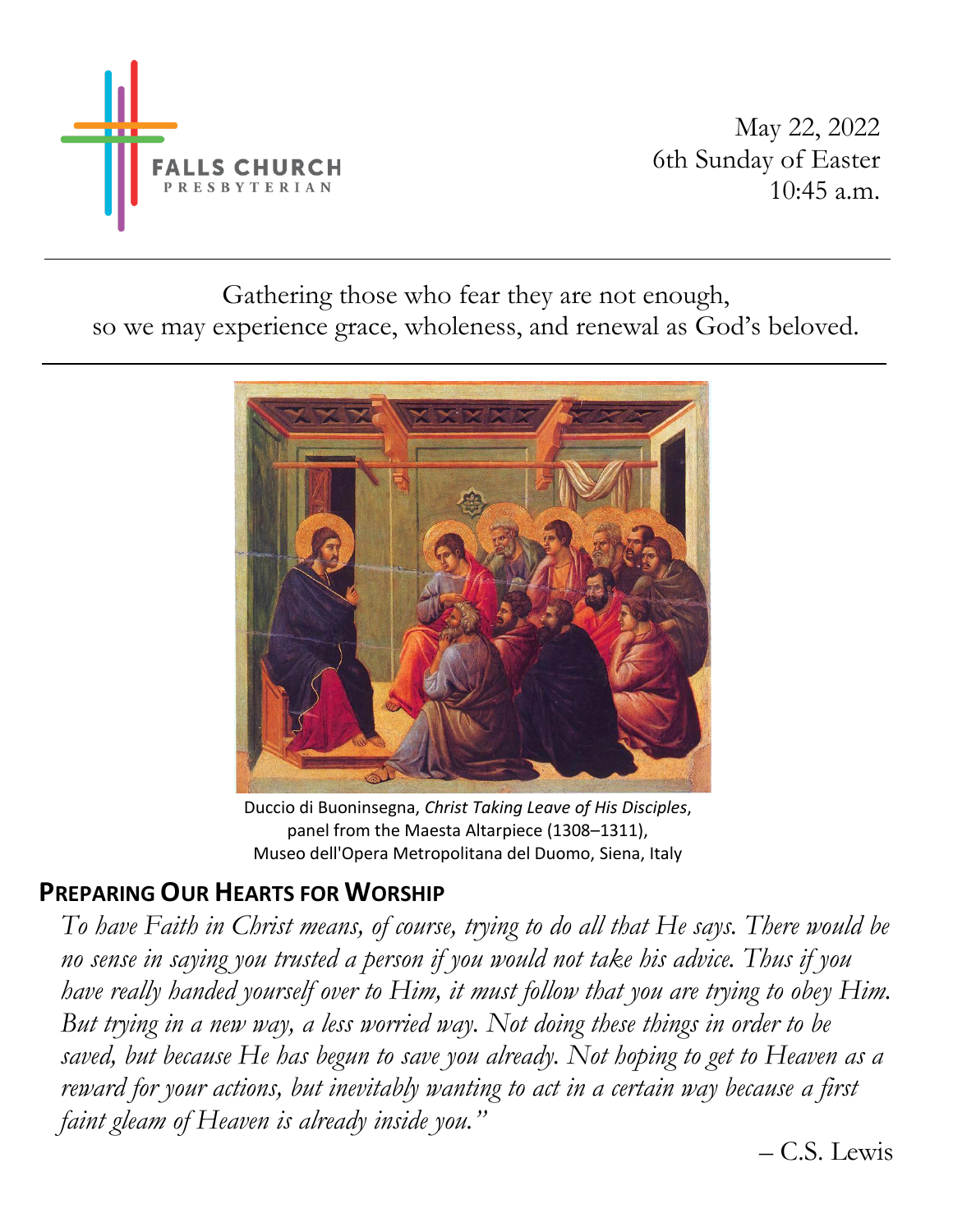## *We Gather to Praise God*

#### **PRELUDE**

*Spirit of God, Descend Upon My Heart* arr. Joe Utterback (b. 1944)

#### **RINGING OF THE BELL AND WELCOME**

## **\* CALL TO WORSHIP** Psalm 117

- ONE: Praise the LORD, all you nations!
- **ALL: Extol God, all you peoples!**
- ONE: For great is God's steadfast love toward us,
- **ALL: And the faithfulness of the LORD endures forever. Praise the LORD!**

**\* HYMN 238** *Thine Is the Glory*

#### **DRAW NEAR TO GOD'S LOVE AND GRACE**

**Risen Christ, whose resurrection we celebrate at Easter,** 

**you called us to be a community of love, loving others as you loved us. You called us to keep your commandments.**

- **But very often, we have found it easier to believe in you than to follow, and we have been wary of the Spirit who you promise to us.**
- **Loving Savior, forgive us. Embrace us in your love once more so that it reshapes and transforms us.**
- **Pour out the Holy Spirit upon us,**

**inspiring and equipping us to love others, just as you have loved us.** *Silence for personal reflection*



Music © 2011 Birnamwood Publications (a div. of MorningStar Music Publishers, Inc.)

## **RECEIVE GOD'S LOVE, GRACE, AND PEACE**

**\*** *Please stand in body or spirit*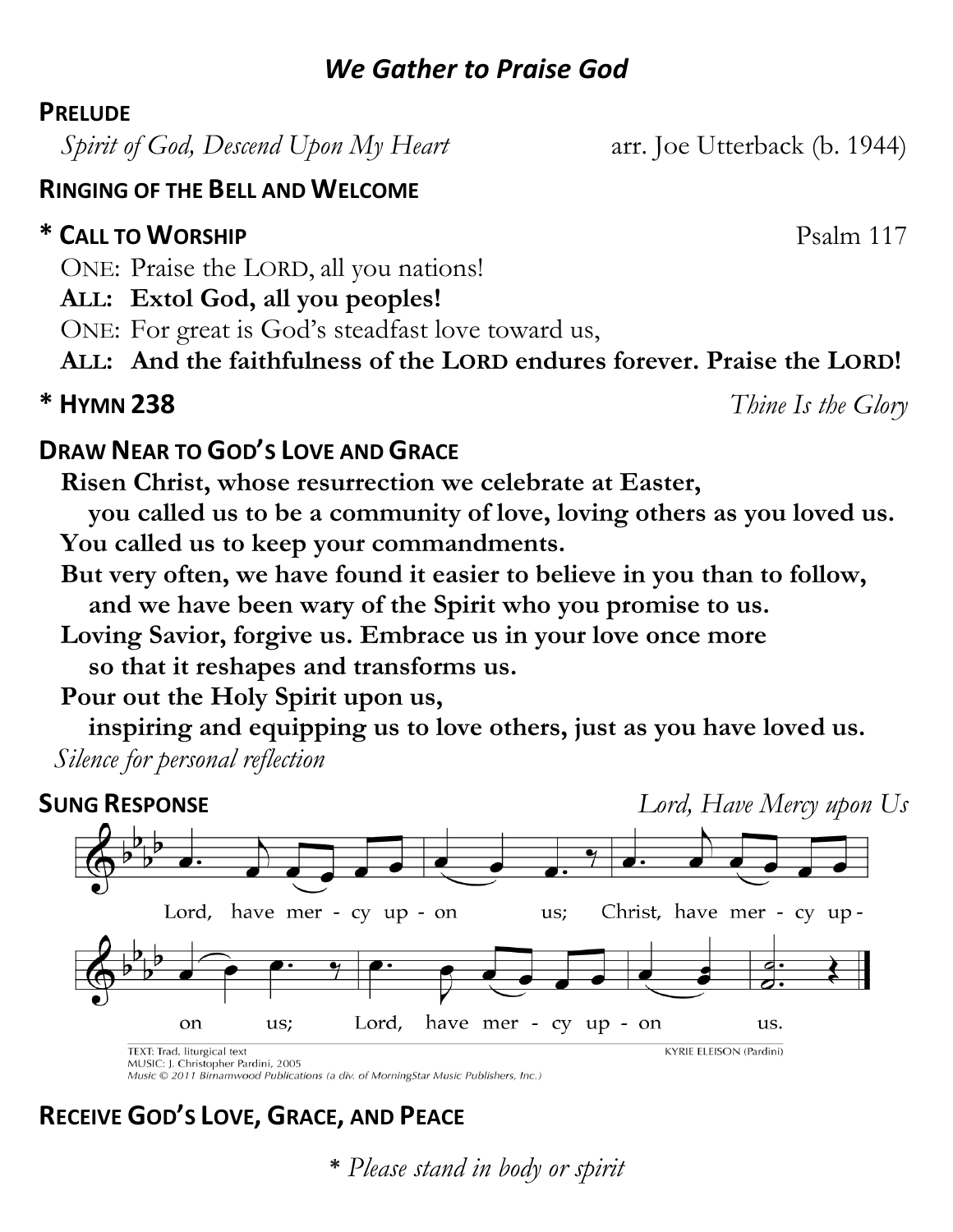

**\* PASSING THE PEACE**

ONE: The peace of our Lord Jesus Christ be with you.

**ALL: And also with you.**

# *We Listen for God's Word*



ONE: The Word of the Lord. **ALL: Thanks be to God.**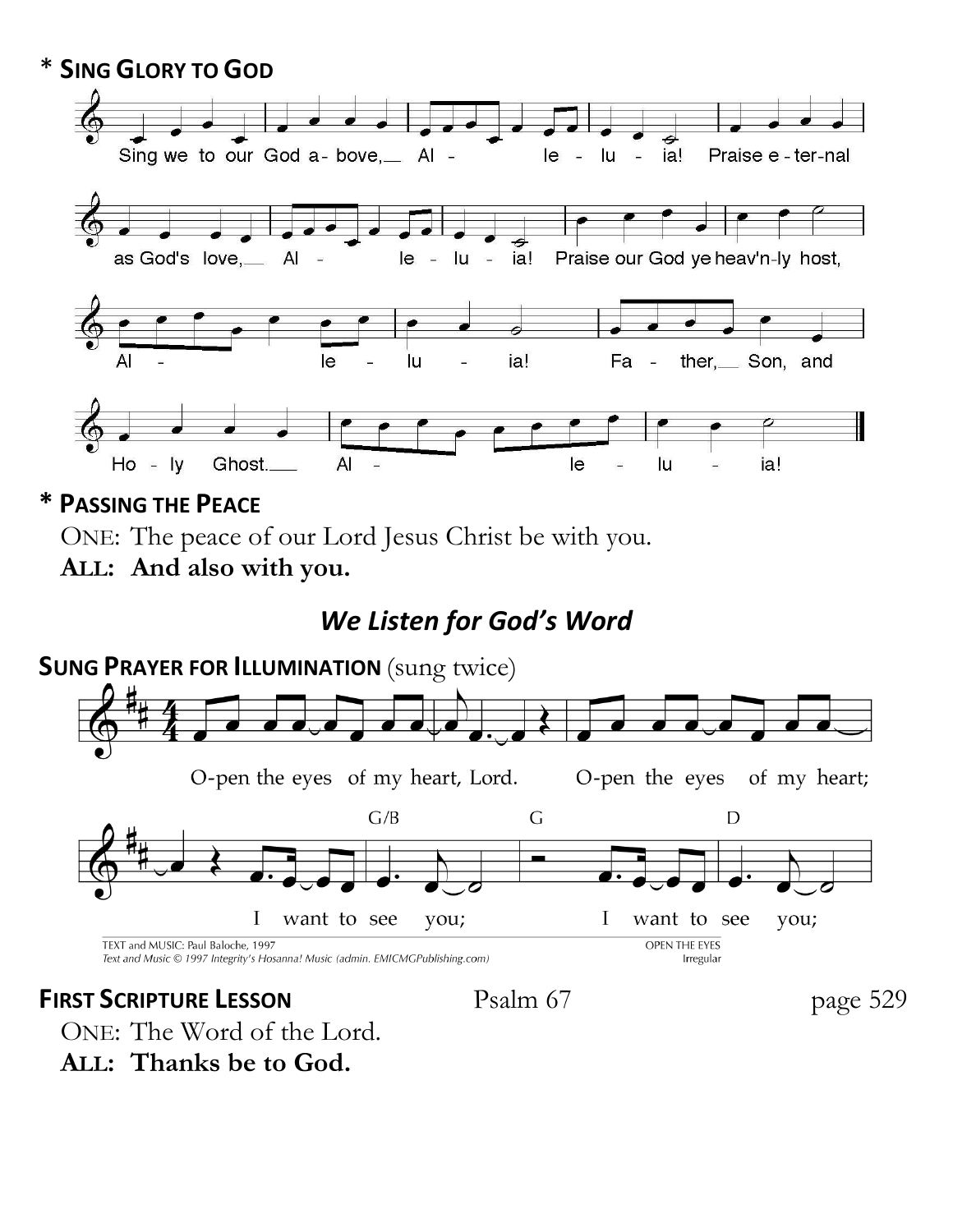## **WORD IN MUSIC**

*O Love* arr. Elaine Hagenberg (b. 1979)

**SECOND SCRIPTURE LESSON** John 14:15-29 page 109

ONE: The Word of the Lord.

**ALL: Thanks be to God.**

**SERMON** IF YOU LOVE ME James Sledge

## *We Respond to God's Word*

## **\* RESPONSE OF FAITH** *The Nicene Creed*

**We believe in one God, the Father, the Almighty, maker of heaven and earth, of all that is, seen and unseen. We believe in one Lord, Jesus Christ, the only Son of God, eternally begotten of the Father, God from God, Light from Light, true God from true God, begotten, not made, of one Being with the Father; through him all things were made. For us and for our salvation he came down from heaven, was incarnate of the Holy Spirit and the Virgin Mary and became truly human. For our sake he was crucified under Pontius Pilate; he suffered death and was buried. On the third day he rose again in accordance with the Scriptures; he ascended into heaven and is seated at the right hand of the Father. He will come again in glory to judge the living and the dead, and his kingdom will have no end. We believe in the Holy Spirit, the Lord, the giver of life, who proceeds from the Father and the Son, who with the Father and the Son is worshiped and glorified, who has spoken through the prophets. We believe in one holy catholic and apostolic Church. We acknowledge one baptism for the forgiveness of sins. We look for the resurrection of the dead, and the life of the world to come. Amen.**

**\* HYMN 316** *Where Charity and Love Prevail*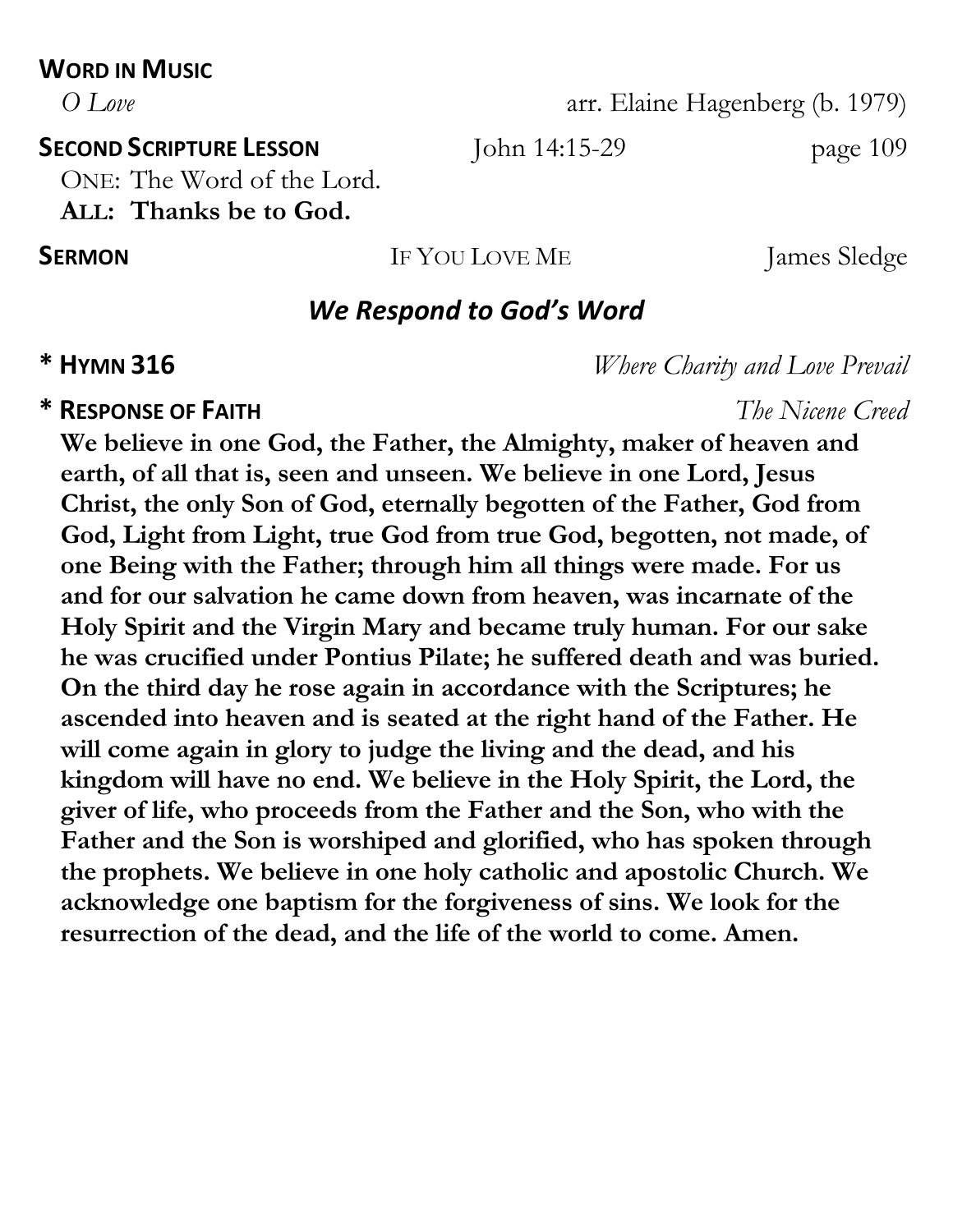## **PRAYERS OF THE PEOPLE** Jay Campbell

ONE: Lord in your mercy,

## **ALL: Hear our prayer.**

*The Prayers of the People are offered on behalf of and with the congregation, usually by an elder currently serving on Session (governing council) or other members of the congregation.*

## *Prayer Concerns*

Sabra Staley, in the hospital with an infection Neill Ferill, brother of Allison Stiller, following surgery for a brain tumor Mike Volpe, recovering after a fall Ally Campbell, recovering from ACL surgery The Valley family on the death of Matthew Valley The Bisbee family on the death of Donna Bisbee on May 3 Ken Waugh, in rehab following a recent hospitalization Sarah Barth, in treatment for cancer The war in Ukraine and all those affected by it

## *Continued Prayers*

Kris Barth, Allan Capon, Steve Graff, Mike Hugo, Elina Kent, Nora Long, Ruth Mileham, Bob Moore, Sharane Patek, Cort Peret, Christa Young

*Prayer requests can be sent to Pastor James at prayers@fallschurchpresby.org*

## **OFFERING OUR GIFTS TO GOD**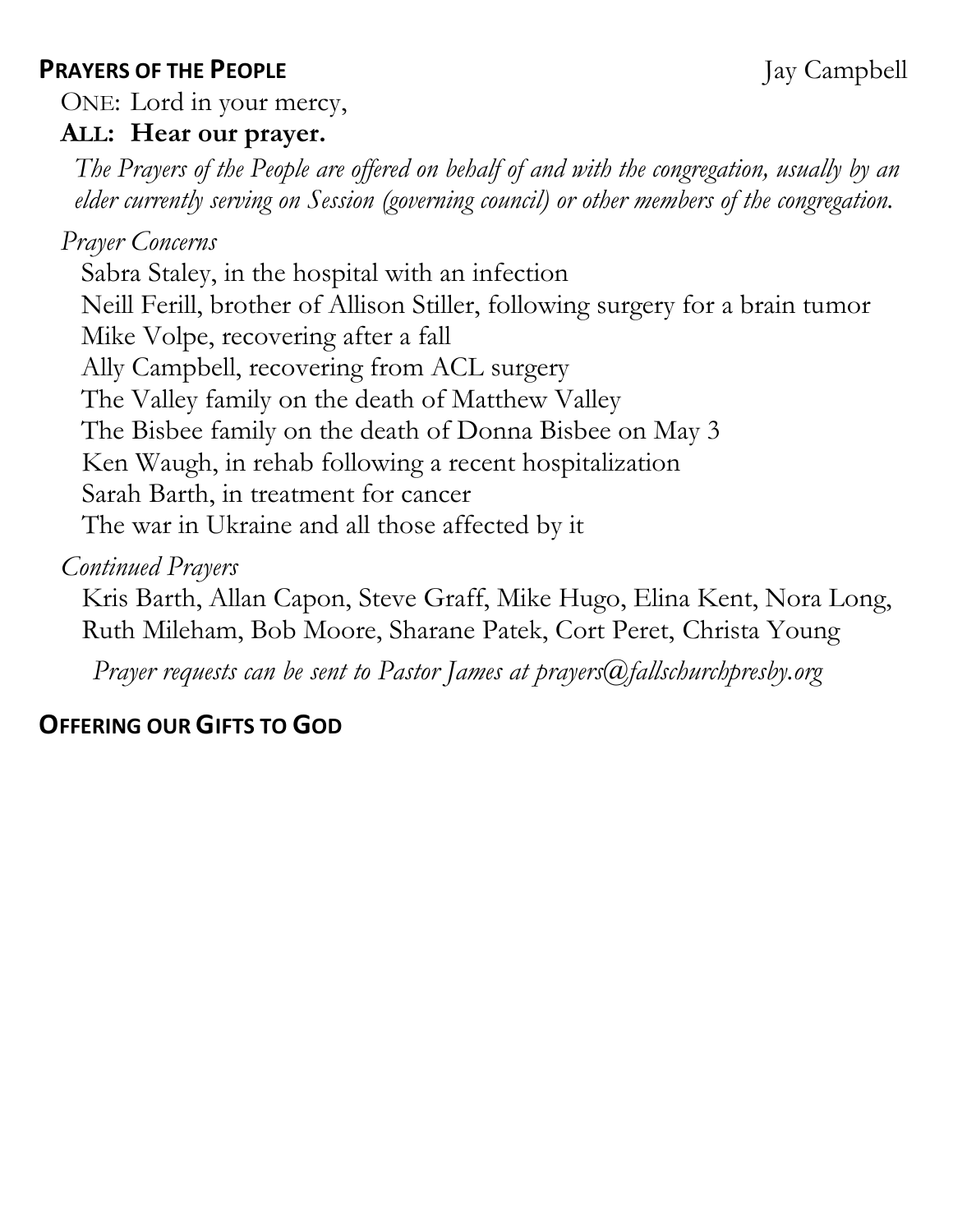**\* DOXOLOGY**



## **\* PRAYER OF THANKSGIVING AND THE LORD'S PRAYER**

**Our Father who art in heaven, hallowed be thy name. Thy kingdom come, thy will be done, on earth as it is in heaven. Give us this day our daily bread; and forgive us our debts, as we forgive our debtors; and lead us not into temptation, but deliver us from evil. For thine is the kingdom and the power and the glory forever. Amen.**

**\* HYMN 305** *Come Sing, O Church, in Joy!*

## **\* OUR LIFE TOGETHER AS THE BODY OF CHRIST**

## **\* CHARGE AND BLESSING**

## **POSTLUDE**

*Stand Up, Stand Up for Jesus* arr. Clarence Kohlmann (1891-1944)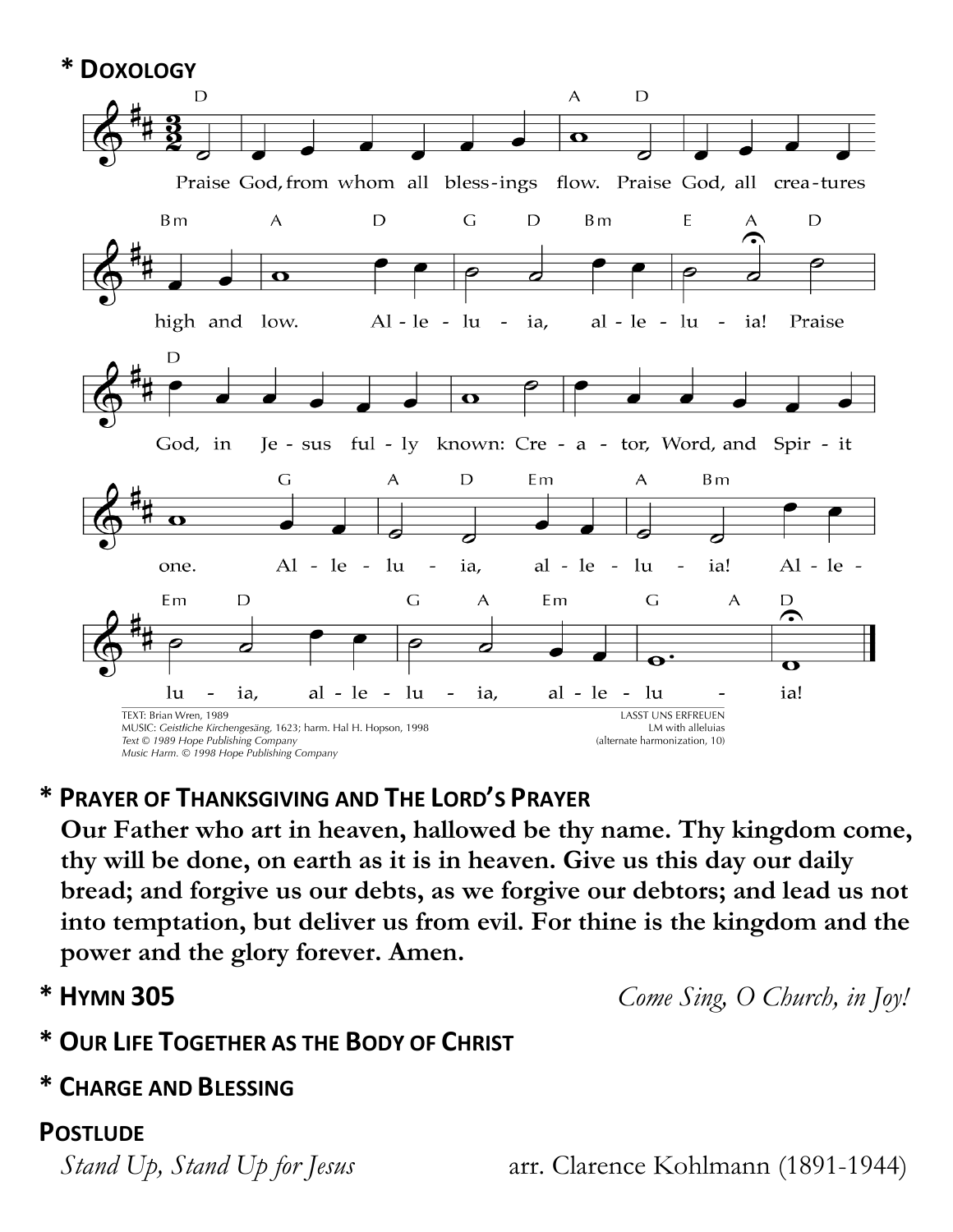*Songs reprinted with permission under One License #A-721003. All rights reserved.*

## *Supporting us in Worship*

Worship Leader Jay Campbell Music Chancel Choir

Ushers Jack Sarver, Marnie Sarver Audio/Video Andrew Jonas, Diane Maloney

## *A Warm Welcome*

Thank you for joining us in worship this morning. If you would like to learn more about our family of faith, please visit www.fallschurchpresby.org.

## *Masks in Worship*

Masks are strongly recommended but no longer required in worship. Please consider those who are immune compromised or unable to be vaccinated and continue to mask up.

# *Children in Worship*

Children are always welcome in our services. Child care is available for **children up to age 4 in** Room 201. Parents may drop off and pick up children throughout this time. For children **4 years of age and older**, Godly Play is offered in Room 204 following the passing of the peace.

# *Congregational Meeting, June 19*

Session has called a Congregational Meeting for June 19, immediately following the 10:45 a.m. worship service, for the purpose of electing elders and deacons.